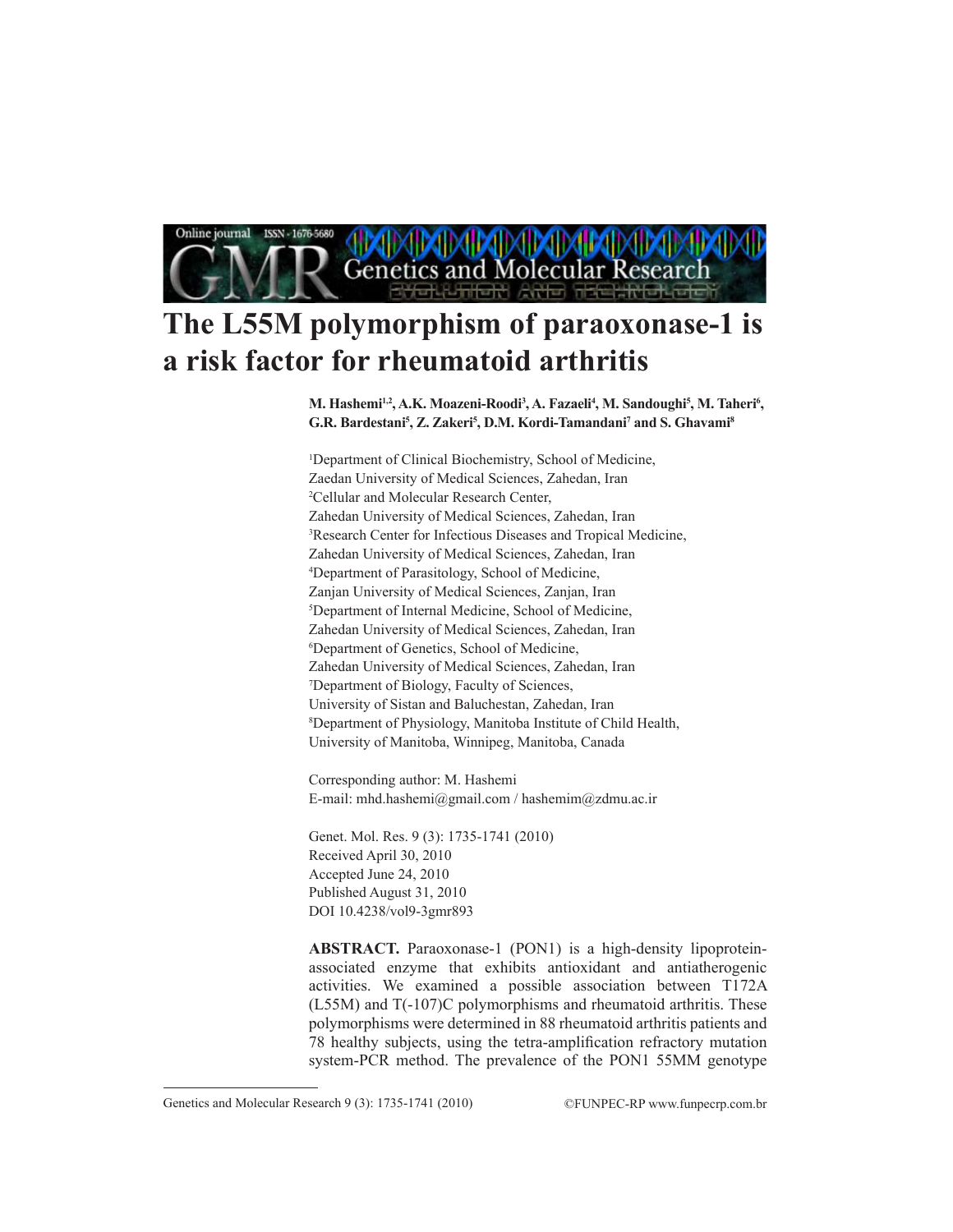M. Hashemi et al.

was significantly greater among rheumatoid arthritis patients (17%) when compared to control subjects  $(5.2\%)$  (odds ratio  $(OR) = 3.75$ ; 95% confidence interval (CI) = 1.87-11.8,  $P = 0.025$ ). In addition, the M allele was more frequent in rheumatoid arthritis patients (40%) than in healthy subjects (24.7%) (OR = 1.997;  $95\%CI = 1.243 - 3.210$ ,  $P = 0.005$ ). There were no significant differences in the -107C/T polymorphism in the promoter sequence of PON1 between rheumatoid arthritis and normal subjects ( $\chi^2$  = 0.861, P = 0.650). In conclusion, the PON1 55MM genotype is a risk factor for rheumatoid arthritis.

**Key words:** Rheumatoid arthritis; L55M polymorphism; PON1; Paraoxonase

#### **INTRODUCTION**

Rheumatoid arthritis (RA) is a chronic inflammatory disease of unknown etiology affecting synovial membranes of multiple joints. Both genetic and environmental factors contribute to its etiopathogenesis (Deighton and Walker, 1991). It has been reported that reactive oxygen species (ROS) may play an important role in the pathogenesis of RA (Gambhir et al., 1997; Bauerova and Bezek, 1999). Under normal conditions, ROS are formed in oxidative processes at relatively low concentrations in all cells and tissues, and a variety of antioxidative mechanisms serve to control its production. Under pathological conditions, the levels of ROS are altered by increased production and/or inadequate removal, which results in oxidative stress, inducing cell damage and lipid peroxidation (Halliwell, 1994; Gambhir et al., 1997). Lipid peroxidation is a well-known mechanism of cellular damage in humans, and is used as an indicator of oxidative stress in cells and tissues.

Paraoxonase-1 (PON1) is coded by a gene located on chromosome 7q21.3-22.1 in a cluster with two similar genes, PON2 and PON3, whose physiological substrates are not yet recognized (Primo-Parmo et al., 1996). The 354-amino acid PON1 protein is exclusively bound to high-density lipoprotein. PON1 is recognized as an antioxidant enzyme as it hydrolyses lipid peroxides in oxidized lipoproteins (Blatter et al., 1993; Mackness et al., 1996; Aviram et al., 1998). PON1 also exerts paraoxonase and arylesterase activities, where it hydrolyzes organophosphates (paraoxon) and aromatic esters such as phenyl acetate (Gan et al., 1991).

It has been found that PON1 activity decreases in RA because of oxidative stress (Baskol et al., 2005; Isik et al., 2007). Paraoxonase activity is found to be comprehensively different among individuals, in part, as a result of the presence of polymorphisms. Two common coding region polymorphisms of PON1 (Q192R and L55M) lead to a change of both level and activity of the enzyme (Humbert et al., 1993; Garin et al., 1997; Mackness et al., 1998; Aviram et al., 2000). In addition, three polymorphic sites have been reported: T(-107)C, G(-824)A, and G(-907)C in the promoter region of PON1, which affects gene expression and serum concentrations, in particular the T(-107)C site (Leviev and James, 2000).

The data regarding PON1 Q192R polymorphisms in RA are controversial (Tanimoto et al., 2003; Hashemi et al., 2010). To the best of our knowledge there have been no reports investigating the PON1 T172A (L55M) and -107C/T polymorphisms in RA. We aimed to discover an association between T172A (L55M) and -107C/T polymorphism and RA.

Genetics and Molecular Research 9 (3): 1735-1741 (2010) ©FUNPEC-RP www.funpecrp.com.br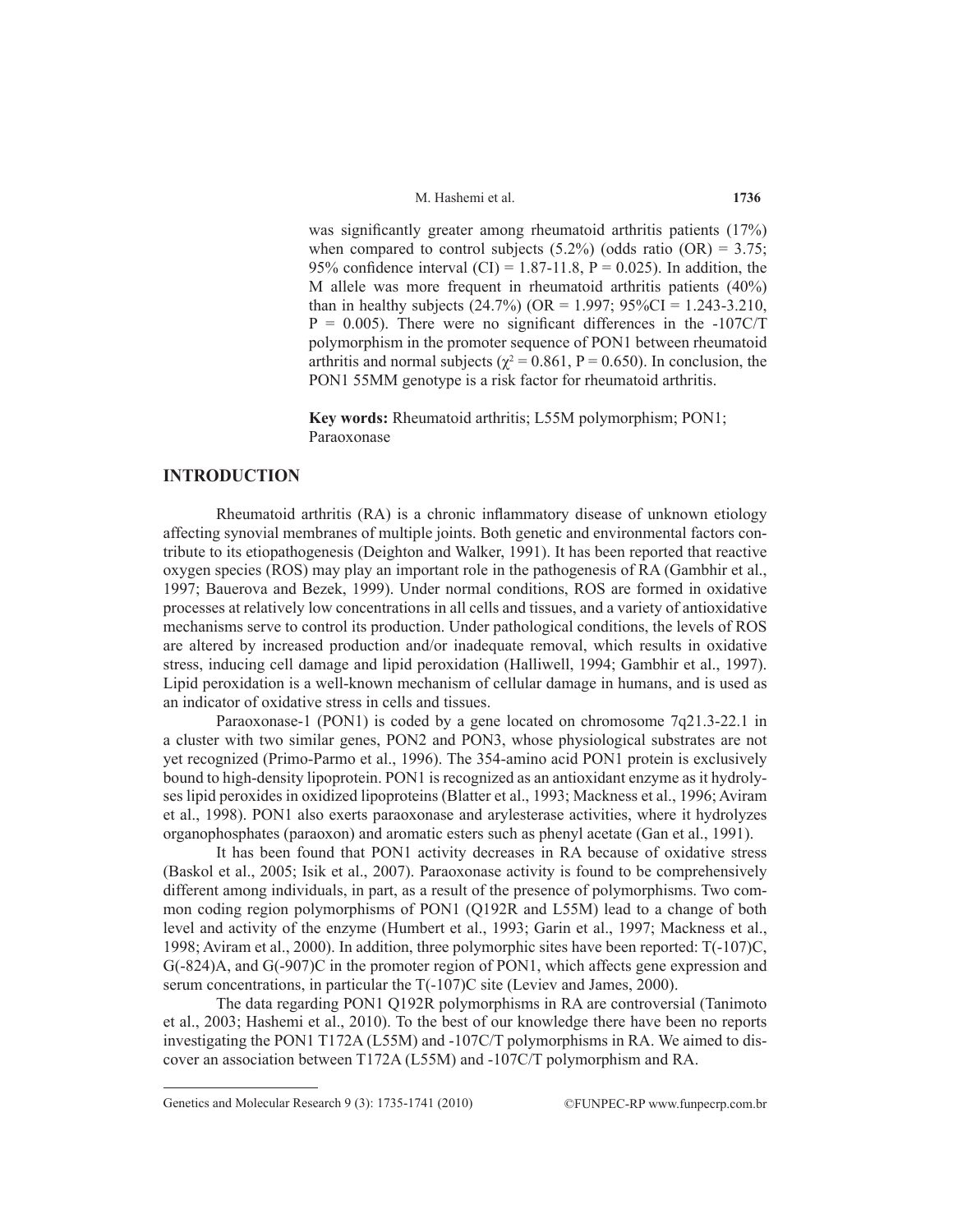# **MATERIAL AND METHODS**

#### **Patients**

The study project was approved by the Ethics Committee of the Zahedan University of Medical Sciences and informed consent was taken from all participants. A total of 88 patients (80 women and 8 men) with an average age of 45.5 years (minimum 17, maximum 75) fulfilling American College of Rheumatology criteria for RA were examined (Arnett et al., 1988). The control group consisted of 78 healthy individuals (59 women and 19 men) with a mean age of 45.5 years (minimum 23, maximum 77), who were unrelated to RA patients. Blood samples were collected in Na-EDTA tubes from patients and healthy controls and stored at -20°C until DNA extraction.

#### **DNA extraction**

Two milliliters peripheral venous blood was collected from each subject for genomic DNA extraction as described previously (Hashemi et al., 2010).

# **Tetra-primer amplification refractory mutation system**

Tetra-primer amplification refractory mutation system (ARMS) was designed for the detection of T172A (L55M) polymorphism and of -C107T PON1 according to the Ye et al. (2001) procedure. The primers used are shown in Table 1.

| <b>Table 1.</b> Primers used for determination of -107C/T and PON1 L55M gene polymorphism. |                                    |                             |  |
|--------------------------------------------------------------------------------------------|------------------------------------|-----------------------------|--|
| Primers                                                                                    | $-107C/T$                          | <b>L55M</b>                 |  |
| Forward outer                                                                              | 5'-GCCAGTCCCATCCCCAAGAGGGTGAGCG-3' | 5'-GGCTTTTGTACGTTTTGTG-3'   |  |
| Reverse outer                                                                              | 5'-GAAAGTGCTGAGCTCCTGCGGTGGGGGC-3' | 5'-CCGAAGAACACAAATATGCA-3'  |  |
| Forward inner                                                                              | 5'-AGCGCCGATTGGCCCGCCACG-3'        | 5'-CAGAAACTGGCTCTGAAGTCA-3' |  |
| Reverse inner                                                                              | 5'-CTGCCGACCCGGCGGGGAGGTGT-3'      | 5'-TCCATTAGGCAGTATCTCGAA-3' |  |

Polymerase chain reaction (PCR) was performed using commercially available PCR premix (AccuPower PCR PreMix, BIONEER, Daejeon, South Korea) according to the manufacturer recommended protocol. Into a 0.2-mL PCR tube containing the AccuPower PCR Pre-Mix, 1 µL template DNA (~100 ng/µL), 1 µL of each primer (10 µM) and 15 µL DNase-free water were added. The total volume for the PCR was 20  $\mu$ L.

For detection of L55M polymorphism, PCR cycling conditions were as follows: 5 min at 95°C; 30 cycles of 30 s at 95°C, 30 s at 59°C and 40 s at 72°C; 10 min at 72°C (Corbett Research, Australia). Each reaction was verified on a 2% agarose gel. Product sizes were: 262 bp for the A allele (allele M), 351 bp for the T allele (allele L), and 571 bp for the two outer primers (Figure 1A).

For determination of -107C/T polymorphism, PCR cycling parameters were 5 min at 95°C followed by 25 cycles of 20 s at 95°C, 20 s at 66°C, 15 s at 72°C and 10 min at 72°C (Corbett Research). Product sizes were: 116 bp for the C allele and 174 bp for the T allele, while the product size of the two outer primers was 246 bp.

The statistical analysis of the data was performed using the SPSS 17.0 software. Genotypes and alleles between groups were compared by the  $\chi^2$  test.

Genetics and Molecular Research 9 (3): 1735-1741 (2010) ©FUNPEC-RP www.funpecrp.com.br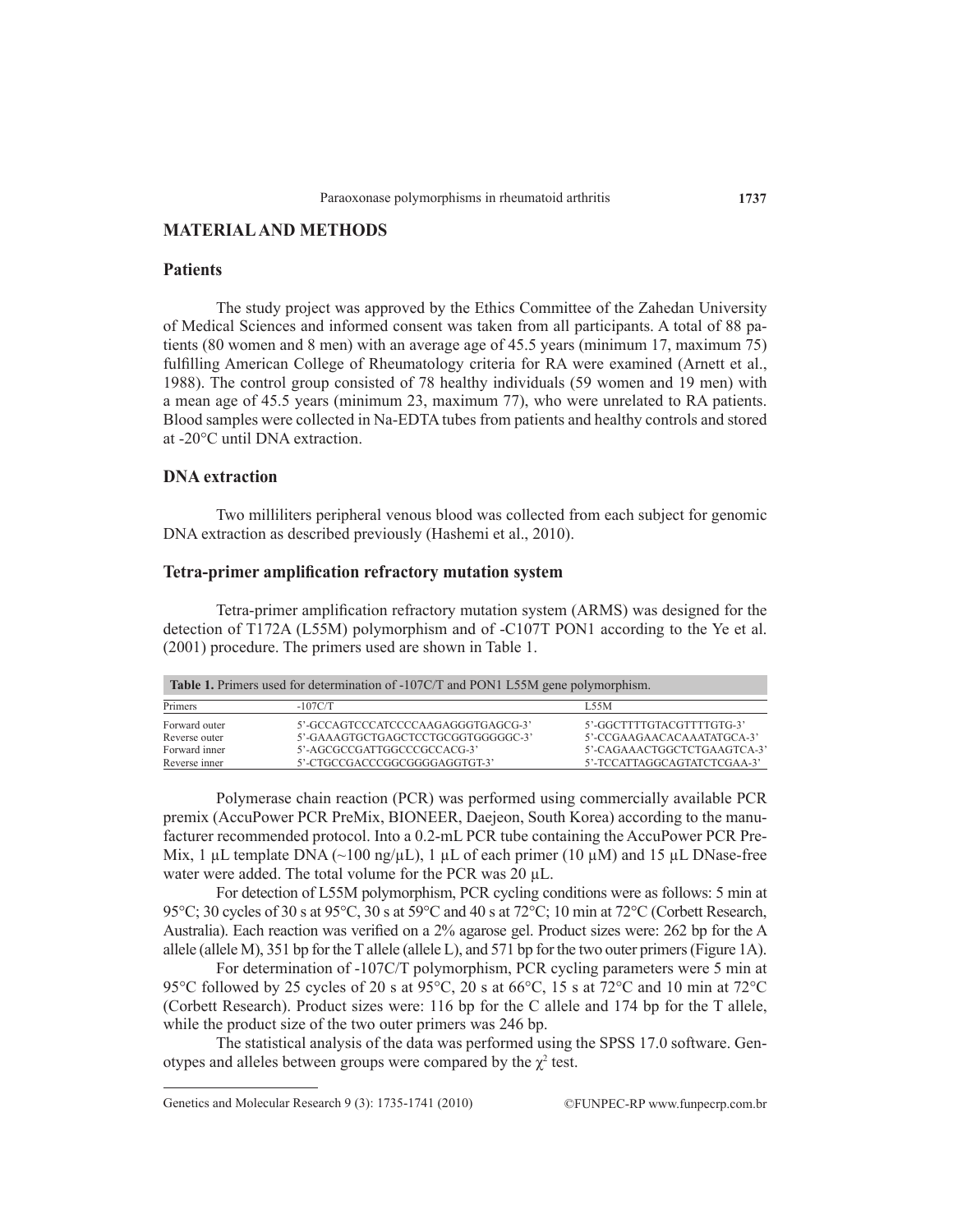M. Hashemi et al.



Figure 1. Results of tetra-ARMS-PCR of L55M (A) and (-107C/T) (B) of PON1 polymorphism. M = DNA marker.

#### **RESULTS**

#### **PON1 T172A (L55M) polymorphism**

The frequency of PON1 T172A (L55M) polymorphism in AR patients and normal subjects is shown in Table 2. The wild-type genotype (TT) was observed in 33/88 (37.5%) of the patients; whereas 40/88 (45.5%) were heterozygous (AT) and 15/88 (17%) were homozygous (AA). In the control group, the frequencies of genotypes were 43/77 (55.8%) for TT, 30/77 (39.0%) for AT and 4/77 (5.2%) for AA. There were significant differences regarding PON1 T172A polymorphisms among RA patients and normal subjects ( $P < 0.05$ ).

|           |                 | <b>Table 2.</b> Genotype frequency of PON1 T172A (L55M) in rheumatoid arthritis (RA) patients and normal subjects. |       |                 |       |
|-----------|-----------------|--------------------------------------------------------------------------------------------------------------------|-------|-----------------|-------|
| Genotype  | RA patients     | Normal subjects                                                                                                    | OR    | 95%CI           |       |
| $TT$ (LL) | 33/38 (37.5%)   | 43/77 (55.8%)                                                                                                      | 0.516 | 0.279-0.956     | 0.043 |
| AT(LM)    | $40/88$ (45.5%) | $30/77(39.0\%)$                                                                                                    | 1.306 | $0.701 - 2.430$ | 0.432 |
| AA(MM)    | 15/88 (17.0%)   | $4/77(5.2\%)$                                                                                                      | 3.750 | 1.870-11.84     | 0.025 |

 $OR = odds ratio$ ;  $95\%CI = confidence interval at 95\%$ .

As illustrated in Table 3, the prevalence of the 55M allele was significantly higher in RA patients (39.8%) than in healthy subjects (24.7%) (odds ratio = 1.997, 95% confidence interval = 1.243-3.210,  $P = 0.005$ ), which illustrates that the 55M genotype is a risk factor for RA.

| <b>Table 3.</b> Allele frequency of PON1 T172A (L55M) in rheumatoid arthritis (RA) patients and normal subjects. |                                     |                                  |                |                                |                |
|------------------------------------------------------------------------------------------------------------------|-------------------------------------|----------------------------------|----------------|--------------------------------|----------------|
| Allele type                                                                                                      | RA patients                         | Normal subjects                  | OR             | 95% CI                         |                |
| T allele (L allele)<br>A allele (M allele)                                                                       | $106/176(60.2\%)$<br>70/176 (39.8%) | 116/154(75.3%)<br>38/154 (24.7%) | 0.491<br>1.997 | 0.308-0.797<br>$1.243 - 3.210$ | 0.005<br>0.005 |

 $OR = odds ratio$ ;  $95\%CI = confidence interval at 95\%$ .

### **PON1 -107C/T polymorphism**

The distribution of PON1 -107C/T polymorphism in AR patients and normal subjects is shown in Table 4. No significant differences were observed among AR and control subjects

Genetics and Molecular Research 9 (3): 1735-1741 (2010) ©FUNPEC-RP www.funpecrp.com.br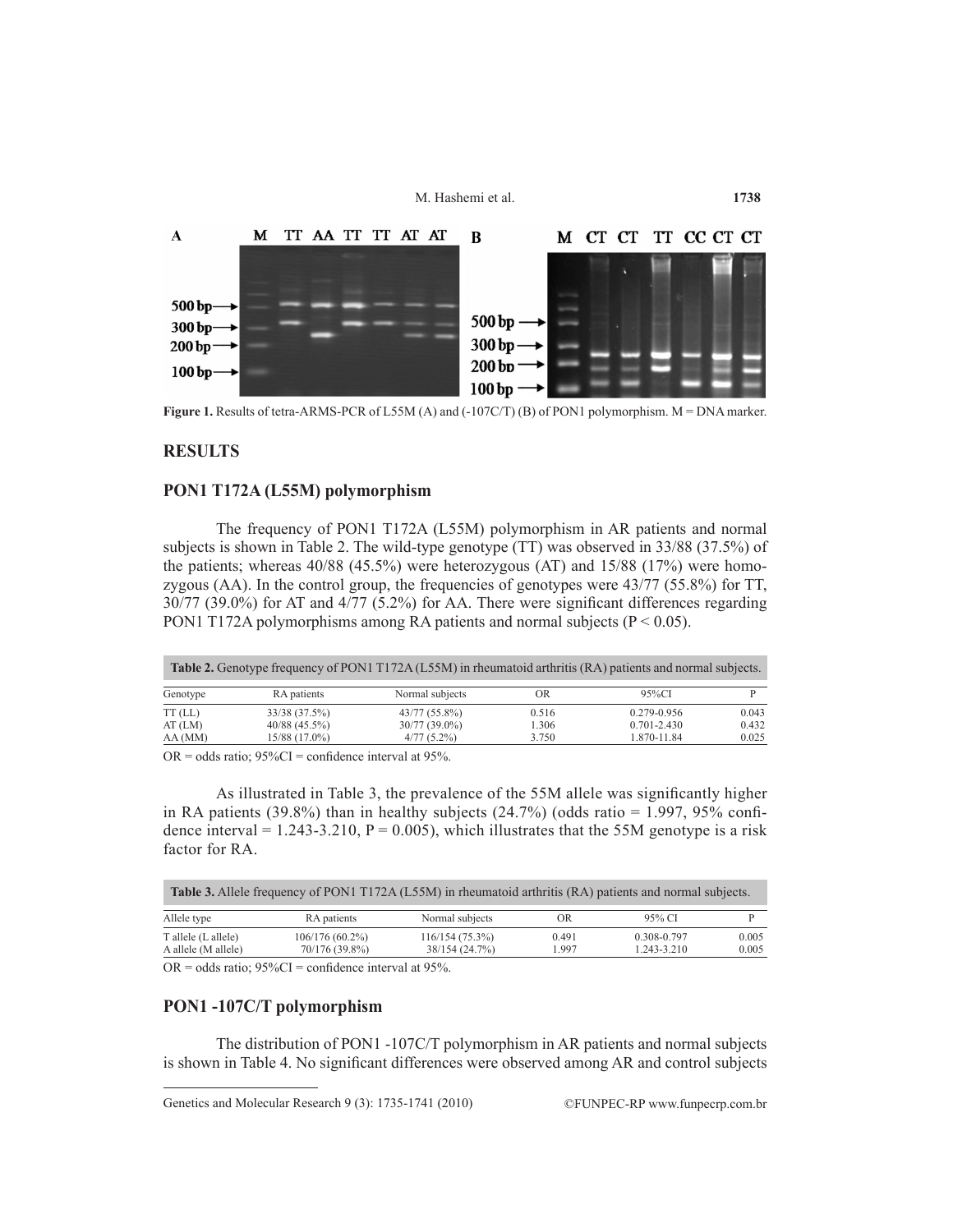regarding PON1 -107C/T polymorphism ( $\chi^2$  = 0.861, P = 0.650). The results indicated that there was no association between -107C/T PON1 polymorphism and AR.

| <b>Table 4.</b> Distribution of PON1 -107C/T polymorphism in rheumatoid arthritis (RA) patients and normal subjects. |                 |                 |  |
|----------------------------------------------------------------------------------------------------------------------|-----------------|-----------------|--|
| Genotype                                                                                                             | RA patients     | Normal subjects |  |
| <sub>CC</sub>                                                                                                        | 25/88 (28.4%)   | 20/75(26.7%)    |  |
| <b>CT</b>                                                                                                            | $41/88(46.6\%)$ | $40/75(53.3\%)$ |  |
| <b>TT</b>                                                                                                            | $22/88(25.0\%)$ | $15/75(20.0\%)$ |  |
| $\sim$ 0.01 $\mu$ 0.150                                                                                              |                 |                 |  |

 $\chi^2$  = 0.861; P = 0.650.

There was no association between combined genotype polymorphism  $(55L/M +$  $-170C/T$ ) and AR (Table 5).

**Table 5.** Combined genotype polymorphism of PON1 in rheumatoid arthritis (RA) patients and normal subjects.

|           | Genotype  |              | Group           |
|-----------|-----------|--------------|-----------------|
| 55L/M     | $-170C/T$ | RA patients  | Normal subjects |
| LL        | CC        | 13 (14.8%)   | $16(21.6\%)$    |
| LL        | <b>CT</b> | 15(17%)      | 17(23%)         |
| LL        | <b>TT</b> | $5(5.7\%)$   | $8(10.8\%)$     |
| LM        | CC        | $9(10.2\%)$  | $3(4.1\%)$      |
| LM        | <b>CT</b> | 20(22.7%)    | 20(27%)         |
| LM        | <b>TT</b> | $11(12.5\%)$ | $6(8.1\%)$      |
| <b>MM</b> | CC        | $3(3.4\%)$   | $1(1.4\%)$      |
| <b>MM</b> | <b>CT</b> | $6(6.8\%)$   | 2(2.7%)         |
| <b>MM</b> | TT        | $6(6.8\%)$   | $1(1.4\%)$      |

 $\chi^2$  = 11.04; P = 0.199.

#### **DISCUSSION**

Studies have demonstrated that PON1 gene polymorphisms cause a change from glutamine to arginine at the 192 position, leucine to methionine at the 55 position and T(-107) C in the promoter region of PON1, altering both level and activity of the enzyme (Humbert et al., 1993; Garin et al., 1997; Mackness et al., 1998; Aviram et al., 2000; Leviev and James, 2000). In the present study, we found significant differences between RA and control subjects regarding T172A (L55M) polymorphism. The frequency of the AA genotype (MM allele) was significantly higher in RA patients than in normal subjects. In addition the A allele (allele M) was detected more frequently in RA versus controls. No association was observed between T(-107)C single-nucleotide polymorphism in the promoter region of PON1 and RA.

In RA, increased ROS and production of lipid peroxidation, owing to synovial inflammation not only causes cellular damage, but also increases oxidative stress. In RA cases, increased oxidative stress and a decrease in antioxidants may have roles in both the pathogenesis of the disease (Nurcombe et al., 1991; Griffiths and Lunec, 1996) and the development of atherosclerosis (Sattar et al., 2003). Studies have shown that antioxidants are reduced in RA cases (McKeown et al., 1984; Jaswal et al., 2003; Isik et al., 2007). It has also been reported that there is an increase in the production of many cytokines, including tumor necrosis factor alpha (TNF-α) and interleukin-1 in the inflamed joints of RA cases (Ridderstad et al., 1991; Zwerina et al., 2005). Increased TNF-α increases the endogenous level of ROS production and contributes to oxidative stress (Miesel et al., 1996). Anti-inflammatory therapy with TNF-α

Genetics and Molecular Research 9 (3): 1735-1741 (2010) ©FUNPEC-RP www.funpecrp.com.br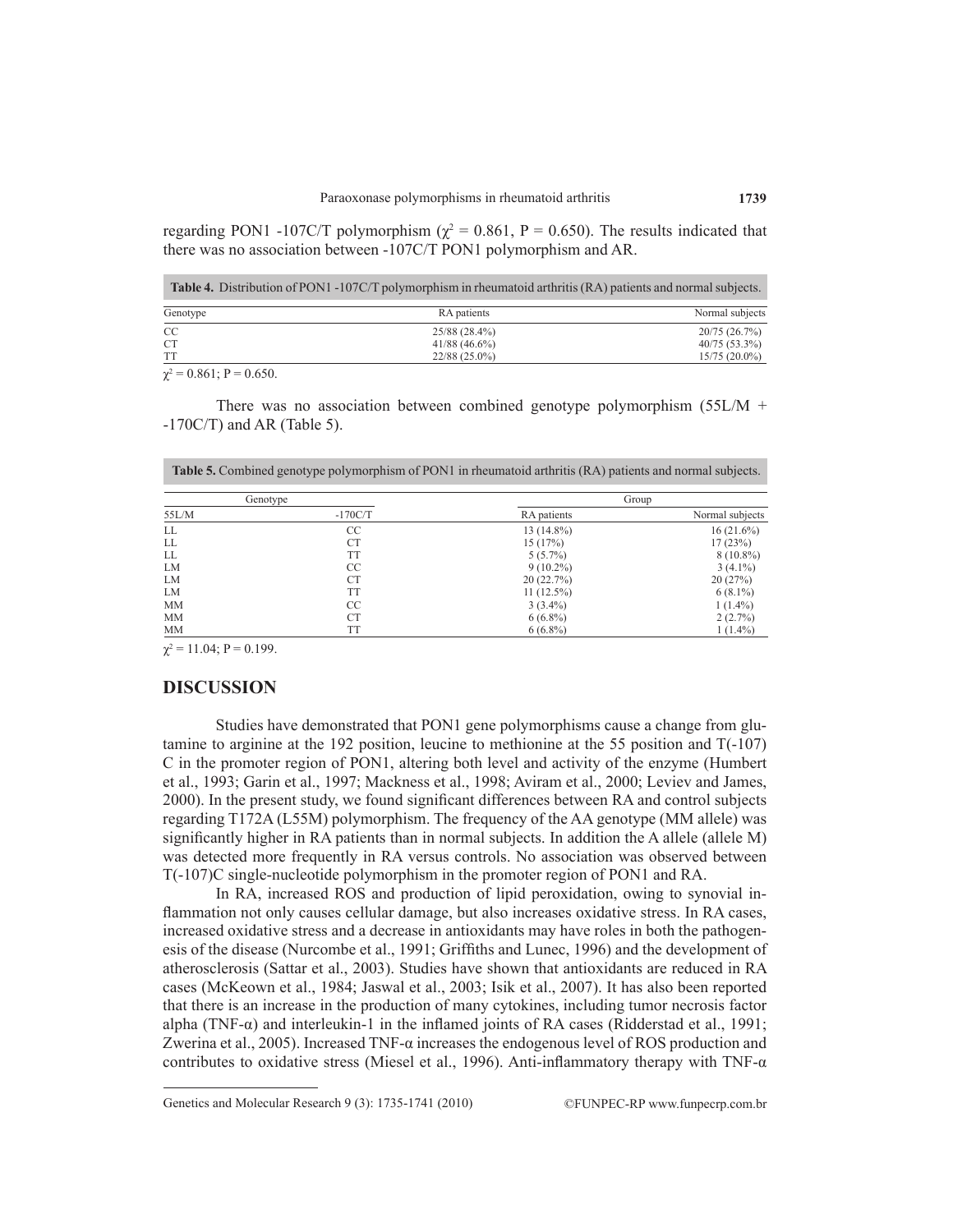#### M. Hashemi et al.

inhibitors has been shown to improve PON1 activity in RA patients (Popa et al., 2009).

Serum paraoxonase is an antioxidant enzyme because it hydrolyses lipid peroxides in oxidized lipoproteins (Mackness et al., 1996; Aviram et al., 1998). PON1 hydrolyses lipid peroxidation products and  $H_2O_2$  (Feingold et al., 1998) and contributes to the prevention of low-density lipoprotein oxidation (Miesel et al., 1996; Mackness et al., 1998; Shih et al., 1998; Popa et al., 2009). An inverse association between PON1 activity and oxidative stress in serum and macrophages has been suggested (Rozenberg et al., 2003). It has been reported that serum PON1 activity decreased significantly in RA patients compared with healthy individuals (Maury et al., 1984; Tanimoto et al., 2003; Baskol et al., 2005).

There is some evidence showing an association between T172A (L55M) polymorphism and plasma PON1 activity. Garin et al. (1997) showed that the 55L allele (172T allele) has significantly higher concentrations of paraoxonase than the 55M allele (172A allele). Furthermore, Leviev et al. (1997) have found a significantly higher concentration of the L-type mRNA expression than the M-type in liver samples, supporting the idea that higher concentrations of serum paraoxonase are expressed in the L allele compared to the M allele.

In conclusion, we found that there is an association between PON1 L55M polymorphism and RA. No association was observed between T(-107)C single-nucleotide polymorphism in the promoter region of PON1 and RA. To the best of our knowledge, this study is important as it demonstrates the relationship of PON1 L55M polymorphisms and RA for the first time.

### **ACKNOWLEDGMENTS**

The authors thankfully acknowledge Zahedan University of Medical Sciences for grant support. In addition, the authors would like to thank the patients and healthy subjects who willingly participated in the study.

#### **REFERENCES**

- Arnett FC, Edworthy SM, Bloch DA, McShane DJ, et al. (1988). The American Rheumatism Association 1987 revised criteria for the classification of rheumatoid arthritis. *Arthritis Rheum.* 31: 315-324.
- Aviram M, Rosenblat M, Bisgaier CL, Newton RS, et al. (1998). Paraoxonase inhibits high-density lipoprotein oxidation and preserves its functions. A possible peroxidative role for paraoxonase. *J. Clin. Invest.* 101: 1581-1590.
- Aviram M, Hardak E, Vaya J, Mahmood S, et al. (2000). Human serum paraoxonases (PON1) Q and R selectively decrease lipid peroxides in human coronary and carotid atherosclerotic lesions: PON1 esterase and peroxidase-like activities. *Circulation* 101: 2510-2517.
- Baskol G, Demir H, Baskol M, Kilic E, et al. (2005). Assessment of paraoxonase 1 activity and malondialdehyde levels in patients with rheumatoid arthritis. *Clin. Biochem.* 38: 951-955.
- Bauerova K and Bezek A (1999). Role of reactive oxygen and nitrogen species in etiopathogenesis of rheumatoid arthritis. *Gen. Physiol. Biophys.* 18 (Spec No.): 15-20.
- Blatter MC, James RW, Messmer S, Barja F, et al. (1993). Identification of a distinct human high-density lipoprotein subspecies defined by a lipoprotein-associated protein, K-45. Identity of K-45 with paraoxonase. *Eur. J. Biochem.* 211: 871-879.
- Deighton CM and Walker DJ (1991). The familial nature of rheumatoid arthritis. *Ann. Rheum. Dis.* 50: 62-65.
- Feingold KR, Memon RA, Moser AH and Grunfeld C (1998). Paraoxonase activity in the serum and hepatic mRNA levels decrease during the acute phase response. *Atherosclerosis* 139: 307-315.
- Gambhir JK, Lali P and Jain AK (1997). Correlation between blood antioxidant levels and lipid peroxidation in rheumatoid arthritis. *Clin. Biochem.* 30: 351-355.
- Gan KN, Smolen A, Eckerson HW and La Du BN (1991). Purification of human serum paraoxonase/arylesterase. Evidence for one esterase catalyzing both activities. *Drug Metab. Dispos.* 19: 100-106.

Genetics and Molecular Research 9 (3): 1735-1741 (2010) ©FUNPEC-RP www.funpecrp.com.br